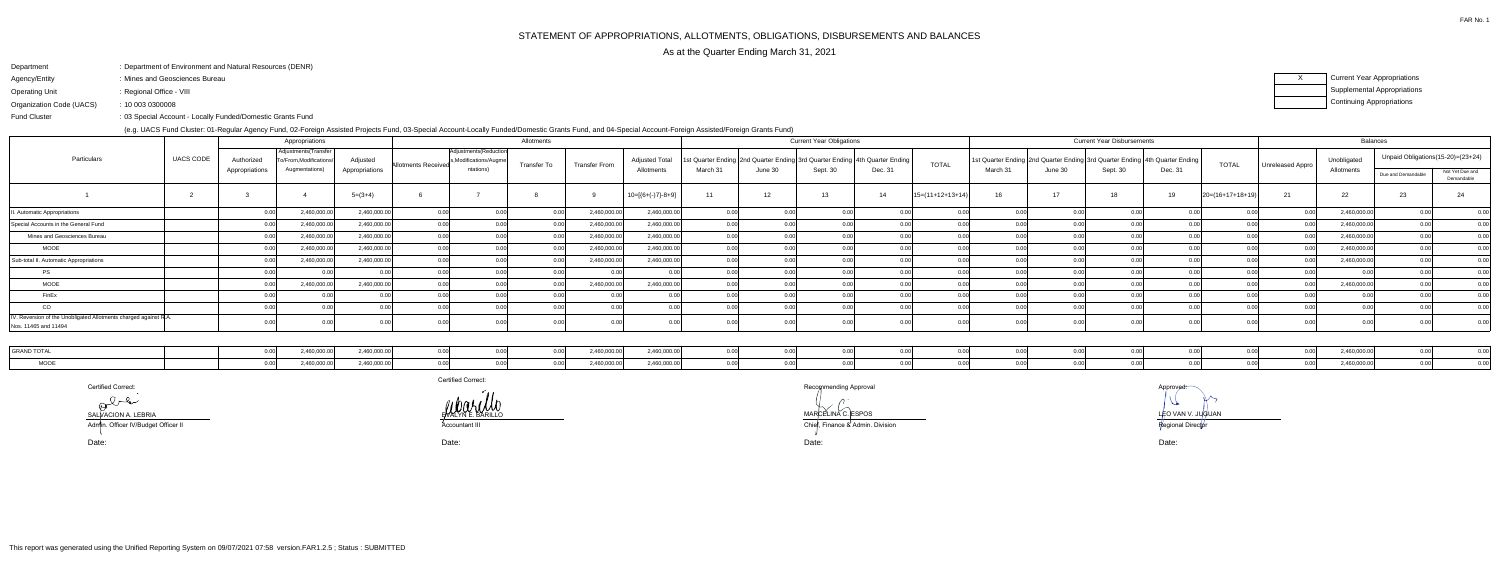# Department: Department of Environment and Natural Resources (DENR)

- Agency/Entity: Mines and Geosciences Bureau
- Operating Unit: Regional Office - VIII

FAR No. 1

ending the U.S. of Regular Agency Fund Fund Cluster

XCurrent Year Appropriations Supplemental AppropriationsContinuing Appropriations

Organization Code (UACS)10 003 0300008:

(e.g. UACS Fund Cluster: 01-Regular Agency Fund, 02-Foreign Assisted Projects Fund, 03-Special Account-Locally Funded/Domestic Grants Fund, and 04-Special Account-Foreign Assisted/Foreign Grants Fund)

|                                                                 |                  |                | Appropriations                               |                |                     |                                                | Allotments  |                      |                       |               |                                                                            | <b>Current Year Obligations</b> |                |                  |                                                                                 |                   | <b>Current Year Disbursements</b> |         |                    |                  | <b>Balances</b> |                                   |                               |
|-----------------------------------------------------------------|------------------|----------------|----------------------------------------------|----------------|---------------------|------------------------------------------------|-------------|----------------------|-----------------------|---------------|----------------------------------------------------------------------------|---------------------------------|----------------|------------------|---------------------------------------------------------------------------------|-------------------|-----------------------------------|---------|--------------------|------------------|-----------------|-----------------------------------|-------------------------------|
| Particulars                                                     | <b>UACS CODE</b> | Authorized     | Adjustments(Transfer<br>o/From.Modifications | Adjusted       | Allotments Receivec | Adjustments (Reduction<br>s,Modifications/Augm | Transfer To | <b>Transfer From</b> | <b>Adjusted Total</b> |               | st Quarter Ending 2nd Quarter Ending 3rd Quarter Ending 4th Quarter Ending |                                 |                | <b>TOTAL</b>     | 1st Quarter Ending  2nd Quarter Ending  3rd Quarter Ending   4th Quarter Ending |                   |                                   |         | <b>TOTAL</b>       | Unreleased Appro | Unobligated     | Unpaid Obligations(15-20)=(23+24) |                               |
|                                                                 |                  | Appropriations | Augmentations)                               | Appropriations |                     | ntations)                                      |             |                      | Allotments            | March 31      | June 30                                                                    | Sept. 30                        | Dec. 31        |                  | March 31                                                                        | June 30           | Sept. 30                          | Dec. 31 |                    |                  | Allotments      | Due and Demandable                | Not Yet Due and<br>Demandable |
|                                                                 | $\overline{2}$   |                |                                              | $5=(3+4)$      |                     |                                                |             |                      | $10=[6+(-)7]-8+9]$    | 11            | 12                                                                         | 13                              | 14             | 15=(11+12+13+14) | 16                                                                              | 17                | 18                                | 19      | $20=(16+17+18+19)$ | 21               | 22              | 23                                | 24                            |
| Agency Specific Budget                                          |                  | 44,540,000.0   | 4,576,933.0                                  | 49,116,933.00  | 44,540,000.00       | 0.00                                           | 0.00        | 4,576,933.0          | 49,116,933.00         | 12,718,384.52 | 0.00                                                                       | 0.00                            |                | 12,718,384.5     | 9,341,297.20                                                                    | 0.00              | 0.00                              |         | 9,341,297.2        | 0.00             | 36,398,548.48   | 0.00                              | 3,377,087.32                  |
| General Administration and Support                              | 10000000000000   | 10,168,000.00  | 789,300.00                                   | 10,957,300.00  | 10,168,000.00       | 0.00                                           | 0.00        | 789,300.00           | 10,957,300.00         | 2,870,936.12  |                                                                            | 0.00                            |                | 2,870,936.12     | 2,595,883.75                                                                    | n ool             | 0.00                              |         | 2,595,883.75       | 0.00             | 8,086,363.88    | 0.00                              | 275,052.37                    |
| General Management and Supervision                              | 100000100001000  | 10,168,000.00  | 789,300.00                                   | 10,957,300.00  | 10.168.000.00       | 0.00                                           | 0.00        | 789,300.00           | 10,957,300.00         | 2,870,936.12  |                                                                            | 0.00                            |                | 2,870,936.12     | 2,595,883.75                                                                    |                   |                                   |         | 2,595,883.7        | 0.00             | 8,086,363.88    | 0.00 <sub>l</sub>                 | 275,052.37                    |
| <b>PS</b>                                                       |                  | 7,522,000.00   | 789,300.00                                   | 8,311,300.00   | 7,522,000.00        | 0.00                                           | 0.00        | 789,300.00           | 8,311,300.00          | 2,020,028.97  |                                                                            | 0.00                            | 0.00           | 2,020,028.97     | 2,020,028.97                                                                    | n ool             | 0.00                              |         | 2,020,028.97       | 0.00             | 6,291,271.0     | 0.00                              | 0.00                          |
| <b>MOOE</b>                                                     |                  | 2,646,000.00   |                                              | 2,646,000.00   | 2,646,000.00        | 0.00                                           | 0.00        | 0.00                 | 2,646,000.00          | 850,907.15    |                                                                            | 0.00 <sub>l</sub>               | 0.00           | 850,907.1        | 575,854.78                                                                      | ი იი              | 0.00                              |         | 575,854.78         | 0.00             | 1,795,092.8     | 0.00                              | 275,052.37                    |
| Sub-Total, General Administration and Support                   |                  | 10,168,000.00  | 789,300.00                                   | 10,957,300.00  | 10,168,000.00       | 0.00                                           | 0.0         | 789,300.00           | 10,957,300.00         | 2,870,936.12  |                                                                            | 0.00                            |                | 2,870,936.1      | 2,595,883.7                                                                     |                   | 0.00                              |         | 2,595,883.7        | 0.0              | 8,086,363.8     | 0.00                              | 275,052.37                    |
| <b>PS</b>                                                       |                  | 7,522,000.00   | 789,300.00                                   | 8,311,300.00   | 7,522,000.00        | 0.00                                           | 0.00        | 789,300.00           | 8,311,300.00          | 2,020,028.97  |                                                                            | 0.00                            | 0.00           | 2,020,028.97     | 2,020,028.97                                                                    | 0.00 <sub>l</sub> | 0.00                              | 0.00    | 2,020,028.97       | 0.00             | 6,291,271.03    | 0.00                              | 0.00                          |
| <b>MOOE</b>                                                     |                  | 2,646,000.00   |                                              | 2,646,000.00   | 2,646,000.00        | 0.00                                           | 0.00        | 0.00                 | 2,646,000.00          | 850,907.15    |                                                                            | 0.00                            | 0.00           | 850,907.1        | 575,854.78                                                                      | 0.00L             | 0.00                              |         | 575,854.78         | 0.00             | 1,795,092.8     | 0.00 <sub>l</sub>                 | 275,052.37                    |
| FinEx (if Applicable)                                           |                  | 0.00           |                                              | 0.00           | 0.00                | 0.00                                           | 0.00        | 0.00                 | 0.00                  | 0.00          |                                                                            | 0.00                            | 0.00           | 0.00             | 0.00                                                                            | 0. UU             | 0.00                              |         | 0 <sub>0</sub>     | 0.00             | 0 <sub>0</sub>  | 0.00                              | 0.00                          |
| CO.                                                             |                  | 0.00           |                                              | 0.00           | 0.00                | 0.00                                           | 0.00        | 0.00                 | 0.00                  | 0.00          |                                                                            | 0.00                            | 0.00           | 0.00             | 0.00                                                                            | ስ ስስ              | 0.00                              | 0.00    | 0.00               | 0.00             |                 | 0.00                              | 0.00                          |
| <b>Support to Operations</b>                                    | 2000000000000    | 0.00           | 1,690,945.00                                 | 1,690,945.00   | 0.00                | 0.00                                           | 0.00        | 1,690,945.00         | 1,690,945.00          | 595,516.36    |                                                                            | 0.00                            | 0.00           | 595,516.36       | 132,638.37                                                                      | ი იი              | 0.00                              | 0.00    | 132,638.37         | 0.00             | 1,095,428.64    | 0.00                              | 462,877.99                    |
| Planning and Policy Formulation                                 | 200000100001000  |                | 1,690,945.0                                  | 1,690,945.00   | 0.00                |                                                | 0.00        | 1,690,945.00         | 1,690,945.00          | 595,516.36    |                                                                            |                                 |                | 595,516.36       | 132,638.37                                                                      |                   | 0.00                              |         | 132,638.3          | 0.00             | 1,095,428.64    | 0.00 <sub>l</sub>                 | 462,877.99                    |
| <b>MOOE</b>                                                     |                  |                | 1,690,945.0                                  | 1,690,945.00   | 0.00                |                                                | 0.0         | 1,690,945.0          | 1,690,945.00          | 595,516.36    |                                                                            | 0.00                            | 0.00           | 595,516.36       | 132,638.3                                                                       |                   | 0.00                              |         | 132,638.3          | 0.00             | 1,095,428.64    | 0.00                              | 462,877.99                    |
| Sub-Total, Support to Operations                                |                  |                | 1,690,945.00                                 | 1,690,945.00   | 0.00                | 0.00                                           | 0.00        | 1,690,945.00         | 1,690,945.00          | 595,516.36    |                                                                            | 0.00                            | 0.00           | 595,516.36       | 132,638.37                                                                      | 0.001             | 0.00                              |         | 132,638.37         | 0.00             | 1,095,428.64    | 0.00                              | 462,877.99                    |
| <b>PS</b>                                                       |                  | 0.00           |                                              | 0.00           | 0.00                | 0.00                                           | 0.00        | 0 <sub>0</sub>       | 0.00                  | 0.00          | n nr                                                                       | 0.00                            | 0.00           | 0.00             | 0.00                                                                            | n ool             | 0.00                              | 0.00    | 0.00               | 0.00             | 0 <sub>0</sub>  | 0.00                              | 0.00                          |
| <b>MOOE</b>                                                     |                  |                | 1,690,945.00                                 | 1,690,945.00   | 0.00                |                                                | 0.0         | 1,690,945.00         | 1,690,945.00          | 595,516.36    |                                                                            | 0.00                            | 0.OC           | 595,516.36       | 132,638.37                                                                      | ስ ስስ              | 0.00                              |         | 132,638.3          | 0.00             | 1,095,428.64    | 0.00 <sub>l</sub>                 | 462,877.99                    |
| FinEx (if Applicable)                                           |                  | 0.00           |                                              | 0.00           | 0.00                | 0.00                                           | 0.00        |                      | 0.00                  | 0.00          |                                                                            | 0.00                            | 0 <sub>0</sub> | 0.00             | 0. QQ                                                                           |                   | 0.00                              |         | 0 <sub>0</sub>     | 0.00             |                 | 0.00                              | 0.00                          |
| <sub>CO</sub>                                                   |                  |                |                                              | 0.00           |                     | 0.00                                           | 0.00        |                      | 0.00                  | 0.00          |                                                                            | 0.00 <sub>l</sub>               | 0.00           | 0.00             | 0. QQ                                                                           |                   | 0.00                              |         | . റ റ              | 0.00             |                 | 0.001                             | 0.00                          |
| Operations                                                      | 30000000000000   | 34,372,000.00  | 2,096,688.00                                 | 36,468,688.00  | 34,372,000.00       | 0.00                                           | 0.00        | 2,096,688.00         | 36,468,688.00         | 9,251,932.04  |                                                                            | 0.00                            | n no           | 9,251,932.04     | 6,612,775.08                                                                    | 0.001             | 0.00                              |         | 6,612,775.08       | 0.00             | 27,216,755.96   | 0.00                              | 2,639,156.96                  |
| OO: Natural Resources Sustainably Managed                       |                  | 19,291,000.00  |                                              | 19,291,000.00  | 19,291,000.00       | 0.00                                           | 0.00        | 0.00                 | 19,291,000.00         | 4,558,826.95  |                                                                            | 0.00                            | 0.00           | 4,558,826.95     | 4,106,382.63                                                                    | 0.00 <sub>l</sub> | 0.00                              | 0.00    | 4,106,382.63       | 0.00             | 14,732,173.0    | 0.00                              | 452,444.32                    |
| MINERAL RESOURCES ENFORCEMENT AND<br>REGULATORY PROGRAM         |                  | 16,888,000.00  |                                              | 16,888,000.00  | 16,888,000.00       | 0.00 <sup>1</sup>                              | 0.00        | 0.00                 | 16,888,000.00         | 3,854,601.55  |                                                                            | 0.00                            | 0.00           | 3,854,601.5      | 3,850,740.67                                                                    |                   | 0.00                              | 0.00    | 3,850,740.67       | 0.00             | 13,033,398.4    | 0.00 <sub>l</sub>                 | 3,860.88                      |
| <b>Mineral Regulation Services</b>                              | 310100100001000  | 16,888,000.00  |                                              | 16,888,000.00  | 16.888.000.00       | 0.00                                           | 0.00        | 0.00                 | 16,888,000.00         | 3,854,601.55  | 0 <sub>0</sub>                                                             | 0.00                            | 0.00           | 3,854,601.55     | 3,850,740.67                                                                    | 0.001             | 0.00                              | 0.00    | 3,850,740.67       | 0.00             | 13,033,398.4    | 0.00 <sub>l</sub>                 | 3,860.88                      |
| <b>PS</b>                                                       |                  | 16,003,000.00  |                                              | 16,003,000.00  | 16.003.000.00       | 0.00 <sup>1</sup>                              | 0.00        | 0.OC                 | 16.003.000.00         | 3,700,912.67  |                                                                            | 0.00                            | 0.00           | 3,700,912.67     | 3,700,912.67                                                                    | 0.00 <sub>l</sub> | 0.00                              |         | 3,700,912.67       | 0.00             | 12,302,087.3    | 0.00                              | 0.00                          |
| <b>MOOE</b>                                                     |                  | 885,000.00     |                                              | 885,000.00     | 885,000.00          | 0.00                                           | 0.00        | 0.00                 | 885,000.00            | 153,688.88    | n nr                                                                       | 0.00                            | 0.00           | 153,688.8        | 149,828.00                                                                      | n ool             | 0.00                              |         | 149,828.00         | 0.00             | 731,311.1       | 0.00                              | 3,860.88                      |
| MINERAL RESOURCES AND GEOSCIENCES<br><b>DEVELOPMENT PROGRAM</b> |                  | 2,403,000.00   |                                              | 2,403,000.0    | 2,403,000.00        | 0.00                                           |             |                      | 2,403,000.00          | 704,225.40    |                                                                            |                                 |                | 704,225.40       | 255,641.96                                                                      |                   |                                   |         | 255,641.96         | 0.0              | 1,698,774.60    | 0.00                              | 448,583.44                    |
| Mineral Resources Development                                   | 310200100001000  | 2,403,000.00   |                                              | 2,403,000.00   | 2,403,000.00        | 0.00                                           |             |                      | 2,403,000.00          | 704,225.40    |                                                                            |                                 |                | 704,225.40       | 255,641.96                                                                      |                   |                                   |         | 255,641.96         |                  | 1,698,774.60    |                                   | 448,583.44                    |

This report was generated using the Unified Reporting System on 09/07/2021 07:45 version.FAR1.2.5 ; Status : SUBMITTED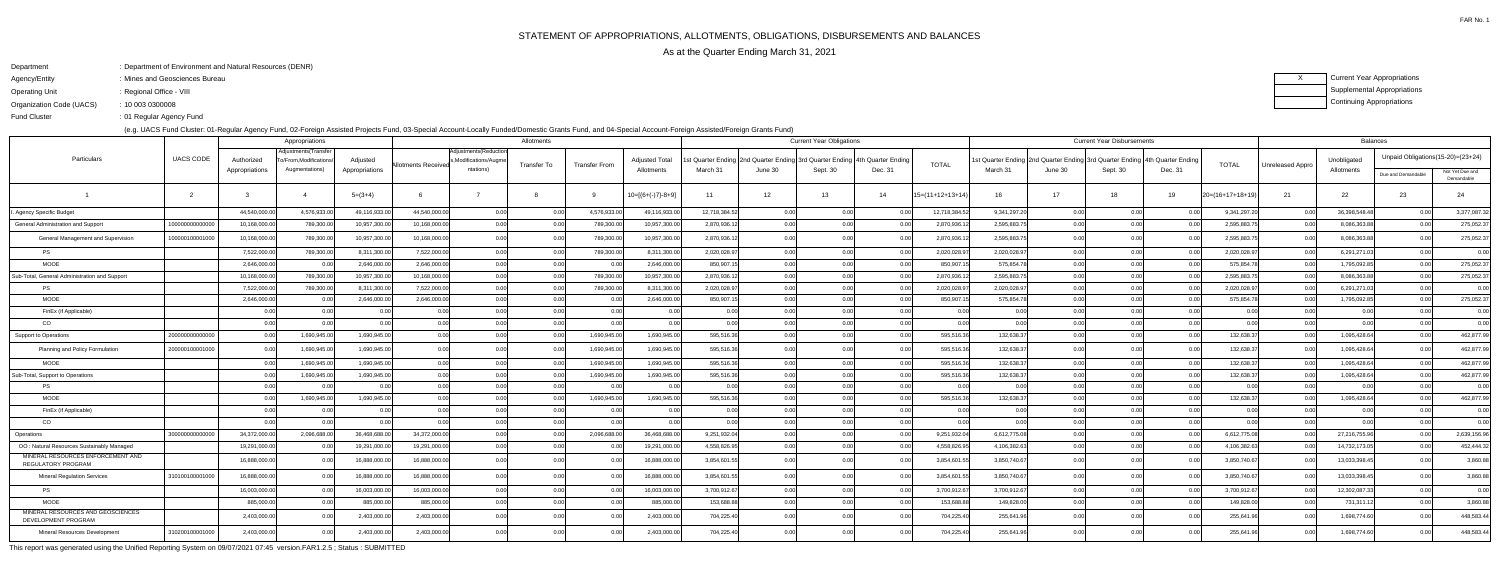Department

- : Department of Environment and Natural Resources (DENR)
- Agency/Entity: Mines and Geosciences Bureau
- Operating Unit : Regional Office - VIII

Organization Code (UACS)10 003 0300008:

Fund Cluster01 Regular Agency Fund:

(e.g. UACS Fund Cluster: 01-Regular Agency Fund, 02-Foreign Assisted Projects Fund, 03-Special Account-Locally Funded/Domestic Grants Fund, and 04-Special Account-Foreign Assisted/Foreign Grants Fund)

| Current Year Appropriations |
|-----------------------------|
| Supplemental Appropriations |
| Continuing Appropriations   |

|                                                                                          |                | Appropriations                            |                |                            |                                     | Allotments  |                      |                      |               |                   | <b>Current Year Obligations</b> |                                                                           |                    |               |                                                                               | <b>Current Year Disbursements</b> |                            |                    |                  | <b>Balances</b> |                                                                                                                                                                                                                        |                 |
|------------------------------------------------------------------------------------------|----------------|-------------------------------------------|----------------|----------------------------|-------------------------------------|-------------|----------------------|----------------------|---------------|-------------------|---------------------------------|---------------------------------------------------------------------------|--------------------|---------------|-------------------------------------------------------------------------------|-----------------------------------|----------------------------|--------------------|------------------|-----------------|------------------------------------------------------------------------------------------------------------------------------------------------------------------------------------------------------------------------|-----------------|
| <b>UACS CODE</b><br>Particulars                                                          | Authorized     | Adjustments (Transfer                     | Adjusted       |                            | Adjustments (Reduction              |             |                      | <b>Adjusted Tota</b> |               |                   |                                 | t Quarter Ending 2nd Quarter Ending 3rd Quarter Ending 4th Quarter Ending |                    |               | 1st Quarter Ending 2nd Quarter Ending 3rd Quarter Ending   4th Quarter Ending |                                   |                            |                    |                  | Unobligated     | Unpaid Obligations (15-20)= (23+24)                                                                                                                                                                                    |                 |
|                                                                                          | Appropriations | To/From, Modifications/<br>Augmentations) | Appropriations | <b>Allotments Received</b> | s, Modifications/Augme<br>ntations) | Transfer To | <b>Transfer From</b> | Allotments           | March 31      | June 30           | Sept. 30                        | Dec. 31                                                                   | <b>TOTAL</b>       | March 31      | June 30                                                                       | Sept. 30                          | Dec. 31                    | <b>TOTAL</b>       | Unreleased Appro | Allotments      | Due and Demandable<br>23<br>0.00<br>0. QQ<br>0.00<br>0.00<br>0.00<br>0.00<br>0.00<br>0.00<br>0.00<br>0.00<br>0.00<br>0.00<br>0.00<br>0.00<br>0.00<br>0.00<br>0.00<br>0.00<br>0.00<br>0.00<br>0.00<br>0.00 <sub>l</sub> | Not Yet Due and |
|                                                                                          |                |                                           |                |                            |                                     |             |                      |                      |               |                   |                                 |                                                                           |                    |               |                                                                               |                                   |                            |                    |                  |                 |                                                                                                                                                                                                                        | Demandable      |
| $\mathcal{P}$                                                                            |                |                                           | $5=(3+4)$      |                            |                                     |             |                      | $10=[6+(-)7]-8+9]$   | 11            | $12 \overline{ }$ | 13                              | 14                                                                        | $15=(11+12+13+14)$ | 16            | 17                                                                            | 18                                | 19                         | $20=(16+17+18+19)$ | 21               | 22              |                                                                                                                                                                                                                        | 24              |
| MOOE                                                                                     | 2,403,000.00   | 0.00                                      | 2,403,000.00   | 2,403,000.00               | 0.00                                | 0.00        | 0.00                 | 2,403,000.00         | 704,225.40    | 0.00              | 0.00                            | 0.00                                                                      | 704,225.40         | 255,641.96    | 0.00                                                                          | 0.00                              | . റ റ                      | 255,641.96         | 0.00             | 1,698,774.60    |                                                                                                                                                                                                                        | 448,583.44      |
| OO: Adaptive Capacities of Human Communities and Natural<br>Systems Improved             | 15,081,000.0   | 2,096,688.00                              | 17,177,688.00  | 15,081,000.00              | 0.00                                |             | 2,096,688.0          | 17,177,688.00        | 4,693,105.09  | ი იი              |                                 |                                                                           | 4,693,105.09       | 2,506,392.4   | 0.001                                                                         | 0.00                              |                            | 2,506,392.4        |                  | 12,484,582.9    |                                                                                                                                                                                                                        | 2,186,712.64    |
| GEOLOGICAL RISK REDUCTION AND RESILIENCY<br>PROGRAM                                      | 15,081,000.00  | 2,096,688.00                              | 17,177,688.00  | 15,081,000.00              | 0.00                                |             | 2,096,688.00         | 17,177,688.00        | 4,693,105.09  | 0.00              |                                 |                                                                           | 4,693,105.09       | 2,506,392.4   | 0.00                                                                          |                                   |                            | 2,506,392.45       | -0.00            | 12,484,582.91   |                                                                                                                                                                                                                        | 2,186,712.64    |
| Geological Assessment for Risk Reduction and<br>320300100001000<br>Resiliency            | 15,081,000.0   | 2,096,688.00                              | 17,177,688.00  | 15,081,000.00              | 0.00                                |             | 2,096,688.00         | 17,177,688.00        | 4,693,105.09  | 0.00              |                                 | 0.00                                                                      | 4,693,105.09       | 2,506,392.4   | 0.001                                                                         | 0.00                              |                            | 2,506,392.4        | 0.O              | 12,484,582.91   |                                                                                                                                                                                                                        | 2,186,712.64    |
| PS                                                                                       | 4,845,000.0    |                                           | 4,845,000.00   | 4,845,000.00               | 0.00                                | 0 O         | 0.00                 | 4,845,000.00         | 872,780.86    | 0.00              | 0.00                            | 0.00l                                                                     | 872,780.86         | 845,110.80    | 0.00                                                                          | 0.00                              |                            | 845,110.80         | 0.00             | 3,972,219.14    |                                                                                                                                                                                                                        | 27,670.06       |
| <b>MOOE</b>                                                                              | 10,236,000.0   | 2,096,688.0                               | 12,332,688.0   | 10,236,000.00              | 0.00                                |             | 2,096,688.0          | 12,332,688.00        | 3,820,324.23  | 0.00              |                                 | 0.00                                                                      | 3,820,324.23       | 1,661,281.6   | 0.00 <sub>l</sub>                                                             | 0.00                              |                            | 1,661,281.6        |                  | 8,512,363.7     |                                                                                                                                                                                                                        | 2,159,042.58    |
| Sub-Total, Operations                                                                    | 34,372,000.0   | 2,096,688.00                              | 36,468,688.00  | 34,372,000.00              | 0.00                                |             | 2,096,688.00         | 36,468,688.00        | 9,251,932.04  | 0.00              | 0.00                            | 0.00                                                                      | 9,251,932.04       | 6,612,775.08  | 0.00                                                                          | 0.00                              |                            | 6,612,775.08       | 0.00             | 27,216,755.96   |                                                                                                                                                                                                                        | 2,639,156.96    |
| PS                                                                                       | 20,848,000.0   |                                           | 20,848,000.0   | 20,848,000.00              | 0.00                                |             | 0.0                  | 20,848,000.00        | 4,573,693.53  | 0.00              |                                 |                                                                           | 4,573,693.53       | 4,546,023.4   | 0.00 <sub>l</sub>                                                             | 0.00                              |                            | 4,546,023.4        |                  | 16,274,306.47   |                                                                                                                                                                                                                        | 27,670.06       |
| MOOE                                                                                     | 13,524,000.00  | 2,096,688.00                              | 15,620,688.00  | 13,524,000.00              | 0.00                                |             | 2,096,688.00         | 15,620,688.00        | 4,678,238.51  | 0.00              | 0.00                            | 0.00                                                                      | 4,678,238.5        | 2,066,751.6   | 0.00 <sub>l</sub>                                                             | 0.00                              |                            | 2,066,751.61       |                  | 10,942,449.49   |                                                                                                                                                                                                                        | 2,611,486.90    |
| FinEx (if Applicable)                                                                    |                |                                           |                | 0.00                       | 0.00                                |             | 0.00                 |                      | 0.00          | 0.00              |                                 | 0.00                                                                      | 0.0                |               |                                                                               | 0.00                              |                            | 0.00               |                  | 0.00            |                                                                                                                                                                                                                        | 0.00            |
| CO                                                                                       | 0 <sup>0</sup> | 0.00                                      |                | 0.00                       | 0.00                                |             | 0.00                 |                      | n ool         | 0.00              | 0.00                            | 0.00l                                                                     | 0.00               |               | 0.00 <sub>l</sub>                                                             | 0.00                              |                            | 0.00               | 0.00             | n no            |                                                                                                                                                                                                                        | 0.00            |
| Sub-Total, I. Agency Specific Budget                                                     | 44,540,000.0   | 4,576,933.00                              | 49,116,933.00  | 44,540,000.00              | 0.00                                |             | 4,576,933.00         | 49,116,933.00        | 12,718,384.52 | 0.00              |                                 | 0.00                                                                      | 12,718,384.52      | 9,341,297.2   | 0.00 <sub>l</sub>                                                             | 0.00                              |                            | 9,341,297.20       | 0.00             | 36,398,548.48   |                                                                                                                                                                                                                        | 3,377,087.32    |
| PS                                                                                       | 28,370,000.0   | 789,300.00                                | 29,159,300.00  | 28,370,000.00              | 0.00                                |             | 789,300.00           | 29,159,300.00        | 6,593,722.50  | 0.00              | 0.00                            | 0.00                                                                      | 6,593,722.50       | 6,566,052.44  | 0.00 <sub>l</sub>                                                             | 0.00                              |                            | 6,566,052.44       |                  | 22,565,577.50   |                                                                                                                                                                                                                        | 27,670.06       |
| <b>MOOE</b>                                                                              | 16,170,000.0   | 3,787,633.00                              | 19,957,633.0   | 16,170,000.00              | 0.00                                |             | 3,787,633.00         | 19,957,633.00        | 6,124,662.02  | 0.00              | 0.00                            |                                                                           | 6,124,662.02       | 2,775,244.7   | 0.00 <sub>l</sub>                                                             | 0.00                              |                            | 2,775,244.7        |                  | 13,832,970.98   |                                                                                                                                                                                                                        | 3,349,417.26    |
| FinEx (if Applicable)                                                                    | 0.00           |                                           |                | 0.00                       | 0.00                                |             | 0.00                 | 0.00                 | 0.00          | 0.00              | 0.00                            | 0.00                                                                      | 0.00               |               | 0.00 <sub>l</sub>                                                             | 0.00                              |                            | 0.00               |                  | 0.00            |                                                                                                                                                                                                                        | 0.00            |
| CO                                                                                       | 0 <sub>0</sub> | 0.00                                      |                | n ool                      | 0.00                                |             | 0.00                 |                      | 0.00          | 0.00              |                                 | 0.00 <sub>l</sub>                                                         | 0.00               |               | 0.001                                                                         | 0.00                              |                            |                    | 0.00             | 0 <sup>0</sup>  |                                                                                                                                                                                                                        | 0.00            |
| <b>Automatic Appropriations</b>                                                          | 2,683,000.00   |                                           | 2,683,000.00   | 2,683,000.00               | 0.00                                |             | 0.00                 | 2,683,000.00         | 697,074.38    | 0.00              | 0.00                            | 0.00                                                                      | 697,074.38         | 697,074.38    | 0.00 <sub>l</sub>                                                             | 0.00                              | 0 <sup>0<sup>c</sup></sup> | 697,074.38         | 0.00             | 1,985,925.62    |                                                                                                                                                                                                                        | 0.00            |
| Specific Budgets of National Government Agencies                                         | 2,683,000.0    |                                           | 2,683,000.0    | 2,683,000.00               | 0.00                                |             |                      | 2,683,000.00         | 697,074.38    | 0.00              |                                 | 0.00                                                                      | 697,074.38         | 697,074.3     | 0.00 <sub>l</sub>                                                             | 0.00                              |                            | 697,074.3          |                  | 1,985,925.62    |                                                                                                                                                                                                                        | 0.00            |
| Retirement and Life Insurance Premiums                                                   | 2,683,000.00   |                                           | 2,683,000.0    | 2,683,000.00               | 0.00                                |             | 0.00                 | 2,683,000.00         | 697,074.38    | 0.00              | 0.00                            | 0.00l                                                                     | 697,074.38         | 697,074.38    | 0.00                                                                          | 0.00                              |                            | 697,074.38         | 0.00             | 1,985,925.62    |                                                                                                                                                                                                                        | 0.00            |
| <b>PS</b>                                                                                | 2,683,000.0    |                                           | 2,683,000.0    | 2,683,000.00               | 0.00                                |             | 0.00                 | 2,683,000.00         | 697,074.38    | 0.00              |                                 | 0.00                                                                      | 697,074.38         | 697,074.38    | 0.00 <sub>l</sub>                                                             | 0.00                              |                            | 697,074.3          |                  | 1,985,925.62    |                                                                                                                                                                                                                        | 0.00            |
| Sub-total II. Automatic Appropriations                                                   | 2,683,000.00   |                                           | 2,683,000.00   | 2,683,000.00               | 0.00                                |             | 0.00                 | 2,683,000.00         | 697,074.38    | 0.00              | 0.00                            | 0.00                                                                      | 697,074.38         | 697,074.38    | 0.00                                                                          | 0.00                              |                            | 697,074.3          |                  | 1,985,925.62    |                                                                                                                                                                                                                        | 0.00            |
| PS                                                                                       | 2,683,000.0    |                                           | 2,683,000.0    | 2,683,000.00               | 0.00                                |             |                      | 2,683,000.00         | 697,074.38    |                   |                                 | 0.00                                                                      | 697,074.38         | 697,074.38    | 0.00                                                                          | 0.00                              |                            | 697,074.38         |                  | 1,985,925.62    |                                                                                                                                                                                                                        | 0.00            |
| <b>MOOE</b>                                                                              | 0.00           | 0.00                                      | 0.00           | 0.00                       | 0.001                               |             | 0.00                 | 0.00                 | n ool         | 0.00              |                                 | 0.00                                                                      | 0.00               |               | 0.00 <sub>l</sub>                                                             | 0.00                              |                            | 0.00               |                  | n no            |                                                                                                                                                                                                                        | 0.00            |
| FinEx                                                                                    | 0.00           | 0.00                                      |                | 0.00                       | 0.00 <sub>l</sub>                   |             | 0.00                 | 0.00                 | 0.00          | 0.00              |                                 | 0.00                                                                      | 0.00               |               | 0.00 <sub>l</sub>                                                             | 0.00                              |                            | 0.00               | 0.00             | 0.00            |                                                                                                                                                                                                                        | 0.00            |
| CO                                                                                       | 0.00           | 0.00                                      |                | 0.00                       | 0.00                                | 0 O         | 0.00                 | 0.00                 | 0.00          | 0.00              | 0.00                            | 0.00l                                                                     | 0.00               |               | 0.00 <sub>l</sub>                                                             | 0.00                              | 0.00                       | 0.00               | 0.00             | 0.00            |                                                                                                                                                                                                                        | 0.00            |
| IV. Reversion of the Unobligated Allotments charged against R.A.<br>Nos. 11465 and 11494 | 0 <sub>0</sub> |                                           |                | 0.00                       | 0.00                                |             | 0.00                 | 0.00                 |               | n ool             |                                 | 0.00                                                                      | 0.00               |               |                                                                               | 0.OC                              | 0 <sub>0</sub>             | 0.00               | 0.00             | 0 <sup>0</sup>  |                                                                                                                                                                                                                        | 0.00            |
|                                                                                          |                |                                           |                |                            |                                     |             |                      |                      |               |                   |                                 |                                                                           |                    |               |                                                                               |                                   |                            |                    |                  |                 |                                                                                                                                                                                                                        |                 |
| <b>GRAND TOTAL</b>                                                                       | 47,223,000.00  | 4,576,933.00                              | 51,799,933.00  | 47,223,000.00              | 0.00                                | 0.00        | 4,576,933.00         | 51,799,933.00        | 13,415,458.90 | 0.00              | 0.00                            | 0.00                                                                      | 13,415,458.90      | 10,038,371.58 | 0.00                                                                          | 0.00                              | 0.00                       | 10,038,371.58      | 0.00             | 38,384,474.10   |                                                                                                                                                                                                                        | 3,377,087.32    |
| PS                                                                                       | 31,053,000.00  | 789,300.00                                | 31,842,300.00  | 31,053,000.00              | 0.00                                | 0.0         | 789,300.00           | 31,842,300.00        | 7,290,796.88  | 0.00              | 0.00                            | 0.00                                                                      | 7,290,796.88       | 7,263,126.82  | 0.00                                                                          | 0.00                              | 0 O                        | 7,263,126.82       | 0.00             | 24,551,503.12   | 0.00                                                                                                                                                                                                                   | 27,670.06       |
| <b>MOOE</b>                                                                              | 16,170,000.00  | 3,787,633.00                              | 19,957,633.00  | 16,170,000.00              | 0.00                                | 0.00        | 3,787,633.00         | 19,957,633.00        | 6,124,662.02  | 0.00              | 0.00                            | 0.00                                                                      | 6,124,662.02       | 2,775,244.76  | 0.00                                                                          | 0.00                              | 0 O                        | 2,775,244.76       | 0.00             | 13,832,970.98   | 0.00                                                                                                                                                                                                                   | 3,349,417.26    |
|                                                                                          |                |                                           |                |                            |                                     |             |                      |                      |               |                   |                                 |                                                                           |                    |               |                                                                               |                                   |                            |                    |                  |                 |                                                                                                                                                                                                                        |                 |

|                                                                                          |                  |                | Appropriations                                       |                |                            |                                                 | Allotments  |                      |                       |               |         | <b>Current Year Obligations</b>                                            |         |                    |                                                                             |                   | <b>Current Year Disbursements</b> |                |                    |                  | <b>Balances</b> |                                   |                               |
|------------------------------------------------------------------------------------------|------------------|----------------|------------------------------------------------------|----------------|----------------------------|-------------------------------------------------|-------------|----------------------|-----------------------|---------------|---------|----------------------------------------------------------------------------|---------|--------------------|-----------------------------------------------------------------------------|-------------------|-----------------------------------|----------------|--------------------|------------------|-----------------|-----------------------------------|-------------------------------|
| Particulars                                                                              | <b>UACS CODE</b> | Authorized     | Adjustments(Transfer<br><b>Fo/From,Modifications</b> | Adjusted       |                            | Adjustments(Reduction<br>s, Modifications/Augme |             |                      | <b>Adjusted Total</b> |               |         | st Quarter Ending 2nd Quarter Ending 3rd Quarter Ending 4th Quarter Ending |         | <b>TOTAL</b>       | Ist Quarter Ending 2nd Quarter Ending 3rd Quarter Ending 4th Quarter Ending |                   |                                   |                | <b>TOTAL</b>       |                  | Unobligated     | Unpaid Obligations(15-20)=(23+24) |                               |
|                                                                                          |                  | Appropriations | Augmentations)                                       | Appropriations | <b>Allotments Received</b> | ntations)                                       | Transfer To | <b>Transfer From</b> | Allotments            | March 31      | June 30 | Sept. 30                                                                   | Dec. 31 |                    | March 31                                                                    | June 30           | Sept. 30                          | Dec. 31        |                    | Unreleased Appro | Allotments      | Due and Demandable                | Not Yet Due and<br>Demandable |
|                                                                                          |                  |                |                                                      | $5=(3+4)$      |                            |                                                 |             |                      | $10=[(6+(-)7)-8+9]$   | 11            | 12      | 13                                                                         | 14      | $15=(11+12+13+14)$ | 16                                                                          | 17                | 18                                | 19             | $20=(16+17+18+19)$ | 21               | 22              | 23                                | 24                            |
| MOOE                                                                                     |                  | 2,403,000.00   |                                                      | 2,403,000.00   | 2,403,000.0                | 0.00                                            | 0.00        | 0 <sub>0</sub>       | 2,403,000.00          | 704,225.40    | 0.00    | 0.00                                                                       |         | 704,225.40         | 255,641.96                                                                  | 0.00              | 0.00                              |                | 255,641.96         | 0.00             | 1,698,774.60    | 0.00                              | 448,583.44                    |
| OO: Adaptive Capacities of Human Communities and Natural<br>Systems Improved             |                  | 15,081,000.00  | 2,096,688.0                                          | 17,177,688.00  | 15,081,000.0               | 0.00                                            |             | 2,096,688.0          | 17,177,688.00         | 4,693,105.09  |         | 0.00                                                                       |         | 4,693,105.0        | 2,506,392.45                                                                | 0.00 <sub>l</sub> | n or                              |                | 2,506,392.4        | . N O            | 12,484,582.9    | 0. QQ                             | 2,186,712.64                  |
| GEOLOGICAL RISK REDUCTION AND RESILIENCY<br>PROGRAM                                      |                  | 15,081,000.00  | 2,096,688.0                                          | 17,177,688.00  | 15,081,000.0               | 0.00                                            | 0.00        | 2,096,688.0          | 17,177,688.00         | 4,693,105.09  | 0.00    |                                                                            |         | 4,693,105.09       | 2,506,392.45                                                                | 0.00              |                                   |                | 2,506,392.45       | 0.00             | 12,484,582.91   | 0.00                              | 2,186,712.64                  |
| Geological Assessment for Risk Reduction and<br>Resiliency                               | 320300100001000  | 15,081,000.00  | 2,096,688.00                                         | 17,177,688.00  | 15,081,000.0               | 0.00                                            | -0.00       | 2,096,688.0          | 17,177,688.00         | 4,693,105.09  | 0.00    | 0.00                                                                       |         | 4,693,105.0        | 2,506,392.45                                                                | 0.00 <sub>l</sub> | n nr                              |                | 2,506,392.45       | 0.00             | 12,484,582.91   | 0.00                              | 2,186,712.64                  |
| <b>PS</b>                                                                                |                  | 4,845,000.00   |                                                      | 4,845,000.00   | 4,845,000.0                | 0.00                                            | 0.00        | 0.0(                 | 4,845,000.00          | 872,780.86    | 0.00    | 0.00                                                                       |         | 872,780.86         | 845,110.80                                                                  | 0.00              | 0.00                              |                | 845,110.80         | 0.00             | 3,972,219.14    | 0.00                              | 27,670.06                     |
| <b>MOOE</b>                                                                              |                  | 10,236,000.0   | 2,096,688.0                                          | 12,332,688.00  | 10,236,000.0               | 0.00                                            | 0.00        | 2,096,688.0          | 12,332,688.00         | 3,820,324.23  | 0.00    | 0.00                                                                       |         | 3,820,324.23       | 1,661,281.6                                                                 | 0.00              | n nr                              |                | 1,661,281.6        | 0.00             | 8,512,363.7     | 0.00                              | 2,159,042.58                  |
| Sub-Total, Operations                                                                    |                  | 34,372,000.00  | 2,096,688.0                                          | 36,468,688.00  | 34,372,000.0               | 0.00                                            | 0.00        | 2,096,688.00         | 36,468,688.00         | 9,251,932.04  | 0.00    | 0.00                                                                       |         | 9,251,932.04       | 6,612,775.08                                                                | 0.00              | 0 <sup>0</sup>                    |                | 6,612,775.08       | 0.00             | 27,216,755.96   | 0.00                              | 2,639,156.96                  |
| <b>PS</b>                                                                                |                  | 20,848,000.0   |                                                      | 20,848,000.00  | 20,848,000.0               | 0.00                                            | 0.00        |                      | 20,848,000.00         | 4,573,693.53  | 0.00    | 0.00                                                                       |         | 4,573,693.5        | 4,546,023.47                                                                | 0.00              | 0 U                               |                | 4,546,023.47       |                  | 16,274,306.47   | 0.00 <sub>l</sub>                 | 27,670.06                     |
| MOOE                                                                                     |                  | 13,524,000.00  | 2,096,688.0                                          | 15,620,688.00  | 13,524,000.0               | 0.00                                            | 0.00        | 2,096,688.00         | 15,620,688.00         | 4,678,238.51  | 0.00    | 0.00                                                                       |         | 4,678,238.5        | 2,066,751.61                                                                | 0.00              | 0.00                              |                | 2,066,751.61       | 0.00             | 10,942,449.49   | 0.00                              | 2,611,486.90                  |
| FinEx (if Applicable)                                                                    |                  |                |                                                      | 0.00           |                            | 0.00                                            | 0.00        | 0 <sub>0</sub>       |                       | 0.00          |         | 0.00                                                                       |         |                    |                                                                             | 0.00              | n or                              |                |                    |                  | 0.00            |                                   | 0.00                          |
| CO                                                                                       |                  | 0.00           |                                                      | 0.00           |                            | 0.00                                            | 0.00        |                      | 0.00 <sub>l</sub>     | 0.00          | 0.00    | 0.00                                                                       |         | 0.00               |                                                                             | 0.00              | 0.00                              |                | 0.00               | 0.00             | 0 <sub>0</sub>  | 0.00 <sub>l</sub>                 | 0.00                          |
| Sub-Total, I. Agency Specific Budget                                                     |                  | 44,540,000.00  | 4,576,933.0                                          | 49,116,933.00  | 44,540,000.0               | 0.00                                            | 0.00        | 4,576,933.00         | 49,116,933.00         | 12,718,384.52 | 0.00    | 0.00                                                                       |         | 12,718,384.5       | 9,341,297.20                                                                | 0.00              | n or                              |                | 9,341,297.20       | 0.00             | 36,398,548.48   | 0.00                              | 3,377,087.32                  |
| <b>PS</b>                                                                                |                  | 28,370,000.00  | 789,300.0                                            | 29,159,300.00  | 28,370,000.0               | 0.00                                            | 0.00        | 789,300.0            | 29,159,300.00         | 6,593,722.50  | 0.00    | 0.00                                                                       |         | 6,593,722.50       | 6,566,052.44                                                                | 0.00              | n nr                              |                | 6,566,052.44       | 0.00             | 22,565,577.50   | 0.00                              | 27,670.06                     |
| MOOE                                                                                     |                  | 16,170,000.00  | 3,787,633.0                                          | 19,957,633.00  | 16,170,000.0               | 0.00                                            | 0.00        | 3,787,633.00         | 19,957,633.00         | 6,124,662.02  | 0.00    | 0.00                                                                       |         | 6,124,662.0        | 2,775,244.7                                                                 | 0.00              | 0.00                              |                | 2,775,244.76       | 0.O              | 13,832,970.98   | 0.00                              | 3,349,417.26                  |
| FinEx (if Applicable)                                                                    |                  | 0.00           |                                                      | 0.00           |                            | 0.00                                            | 0.00        | 0.0(                 | 0.00                  | 0.00          | 0.00    | 0.00                                                                       |         | 0.00               | 0.00                                                                        | 0.00              | 0 <sup>0</sup>                    |                | 0.00               | 0.00             | 0.00            |                                   | 0.00                          |
| CO                                                                                       |                  |                |                                                      | n nr           |                            | 0.00                                            | 0.00        |                      |                       | 0.00          | 0.00    | 0.00                                                                       |         | 0.00               |                                                                             | 0.00              | 0.00                              |                |                    | 0.00             |                 |                                   | 0.00                          |
| <b>Automatic Appropriations</b>                                                          |                  | 2,683,000.00   |                                                      | 2,683,000.00   | 2,683,000.0                | 0.00                                            | 0.00        | 0 <sup>0</sup>       | 2,683,000.00          | 697,074.38    | 0.00    | 0.00                                                                       |         | 697,074.38         | 697,074.38                                                                  | 0.00              | 0.00                              |                | 697,074.38         | 0.00             | 1,985,925.62    | 0.00                              | 0.00                          |
| Specific Budgets of National Government Agencies                                         |                  | 2,683,000.00   |                                                      | 2,683,000.0    | 2,683,000.0                | 0.00                                            | 0.00        |                      | 2,683,000.00          | 697,074.38    | 0.00    | 0.00 <sub>l</sub>                                                          |         | 697,074.3          | 697,074.38                                                                  | 0.00              | 0 U                               |                | 697,074.38         | 0.00             | 1,985,925.62    | 0.00                              | 0.00                          |
| Retirement and Life Insurance Premiums                                                   |                  | 2,683,000.00   |                                                      | 2,683,000.00   | 2,683,000.0                | 0.00                                            | 0.00        |                      | 2,683,000.00          | 697,074.38    | 0.00    | 0.00                                                                       |         | 697,074.38         | 697,074.38                                                                  | 0.00              | 0 <sup>0</sup>                    |                | 697,074.38         | 0.00             | 1,985,925.62    | 0.00                              | 0.00                          |
| <b>PS</b>                                                                                |                  | 2,683,000.00   |                                                      | 2,683,000.00   | 2,683,000.0                | 0.00                                            | 0.00        |                      | 2,683,000.00          | 697,074.38    | 0.00    | 0.00                                                                       |         | 697,074.3          | 697,074.38                                                                  | 0.00              | 0 OC                              |                | 697,074.38         | 0.00             | 1,985,925.62    |                                   | 0.00                          |
| Sub-total II. Automatic Appropriations                                                   |                  | 2,683,000.00   |                                                      | 2,683,000.00   | 2,683,000.0                | 0.00                                            | 0.00        |                      | 2,683,000.00          | 697,074.38    | 0.00    | 0.00                                                                       |         | 697,074.38         | 697,074.38                                                                  | 0.00              | n nr                              |                | 697,074.38         | 0.00             | 1,985,925.62    | 0.00                              | 0.00                          |
| <b>PS</b>                                                                                |                  | 2,683,000.00   |                                                      | 2,683,000.00   | 2,683,000.0                | 0.00                                            | 0.00        |                      | 2,683,000.00          | 697,074.38    |         | 0.00                                                                       |         | 697,074.3          | 697,074.38                                                                  | 0.00              |                                   |                | 697,074.38         |                  | 1,985,925.62    |                                   | 0.00                          |
| <b>MOOE</b>                                                                              |                  | 0.00           |                                                      | 0.00           |                            | 0.00                                            | 0.00        |                      | 0.00                  | 0.00          | 0.00    | 0.00                                                                       |         | 0.00               | 0.00                                                                        | 0.001             | 0.00                              |                |                    | 0.00             | 0 <sub>0</sub>  |                                   | ) በበ                          |
| FinEx                                                                                    |                  | 0.00           |                                                      | 0.00           |                            | 0.00                                            | 0.00        |                      | 0.00                  | 0.00          | 0.00    | 0.00                                                                       |         | 0.00               | 0.00                                                                        | 0.00 <sub>l</sub> | 0.00                              |                | 0.00l              | 0.00             | 0.00            | 0.00                              | 0.00                          |
| CO                                                                                       |                  | 0.00           |                                                      | 0.00           |                            | 0.00                                            | 0.00        | 0.00                 | 0.00 <sub>l</sub>     | 0.00          | 0.00    | 0.00                                                                       | n nr    | 0.00               | 0.00                                                                        | 0.00 <sub>l</sub> | 0.00                              |                | 0.00l              | 0.00             | 0.00            | 0.00                              | 0.00                          |
| IV. Reversion of the Unobligated Allotments charged against R.A.<br>Nos. 11465 and 11494 |                  | 0 <sub>0</sub> |                                                      | n nr           |                            | 0.00                                            | 0.00        | 0 <sub>0</sub>       | 0.00                  | 0.00          |         | 0.00                                                                       |         | 0.00               |                                                                             | 0 <sub>0</sub>    |                                   |                |                    | 0.00             | 0 <sub>0</sub>  | 0.00                              | 0.00                          |
| <b>GRAND TOTAL</b>                                                                       |                  | 47,223,000.00  | 4,576,933.00                                         | 51,799,933.00  | 47,223,000.00              | 0.00                                            | 0.00        | 4,576,933.00         | 51,799,933.00         | 13,415,458.90 | 0.00    | 0.00                                                                       | 0.00l   | 13,415,458.90      | 10,038,371.58                                                               | 0.00              | 0.00                              | 0.00           | 10,038,371.58      | 0.00             | 38,384,474.10   | 0.00 <sub>l</sub>                 | 3,377,087.32                  |
| PS                                                                                       |                  | 31,053,000.00  | 789,300.00                                           | 31,842,300.00  | 31,053,000.00              | 0.00                                            | 0.00        | 789,300.00           | 31,842,300.00         | 7,290,796.88  | 0.00    | 0.00                                                                       | 0.00    | 7,290,796.88       | 7,263,126.82                                                                | 0.00              | 0.00                              |                | 7,263,126.82       | 0.00             | 24,551,503.12   | 0.00                              | 27,670.06                     |
| <b>MOOE</b>                                                                              |                  | 16,170,000.00  | 3,787,633.00                                         | 19,957,633.00  | 16,170,000.00              | 0.00                                            | 0.00        | 3,787,633.00         | 19,957,633.00         | 6,124,662.02  | 0.00    | 0.00                                                                       | 0.00    | 6,124,662.02       | 2,775,244.76                                                                | 0.00              | 0.00                              | 0 <sub>0</sub> | 2,775,244.76       | 0.00             | 13,832,970.98   | 0.00                              | 3,349,417.26                  |
|                                                                                          |                  |                |                                                      |                |                            |                                                 |             |                      |                       |               |         |                                                                            |         |                    |                                                                             |                   |                                   |                |                    |                  |                 |                                   |                               |

This report was generated using the Unified Reporting System on 09/07/2021 07:46 version.FAR1.2.5 ; Status : SUBMITTED